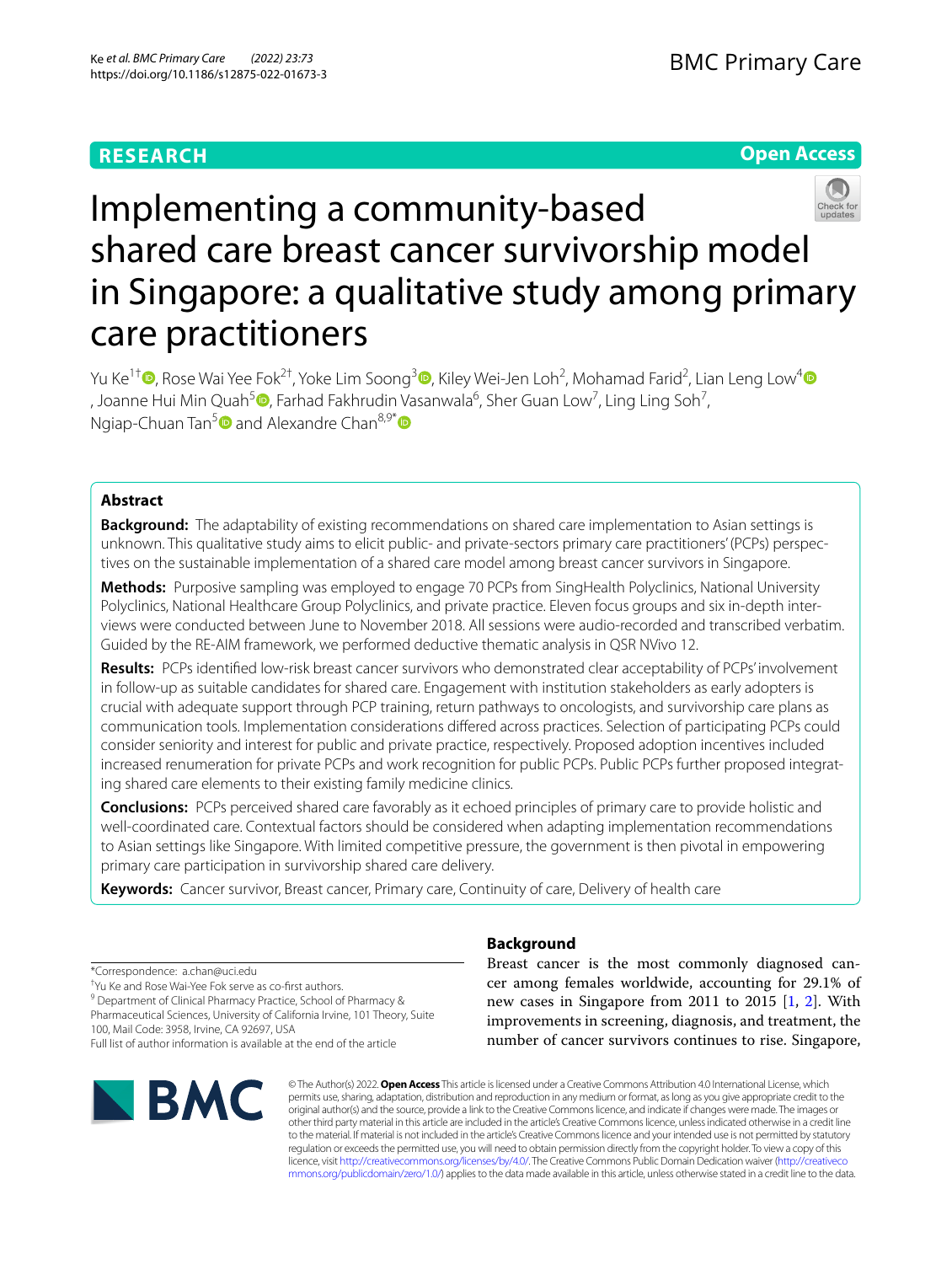a high-resource country in Asia, currently adopts an oncologist-centric model where cancer is mainly managed in specialist settings with a focus on surveillance [[3\]](#page-7-2). However, breast cancer survivors continue to experience a range of physical, emotional, and social issues in the survivorship phase  $[4-7]$  $[4-7]$ . Specifically, Singaporebased studies have shown that the majority of breast cancer survivors reported at least one unmet care need following treatment, especially in health information and psychological needs, with inadequate health literacy to identify symptoms of psychosocial distress for management  $[8-10]$  $[8-10]$ . Consequently, local practitioners have raised concerns over the sustainability of managing these diverse long-term cancer survivorship issues beyond surveillance in specialist settings  $[3, 11]$  $[3, 11]$  $[3, 11]$  $[3, 11]$ . The involvement of primary care practitioners (PCPs) in survivorship care delivery is then appealing as PCPs are well-positioned to address the highlighted care needs in managing psychological concerns, promoting self-management, and advocating preventive health behavior [[12](#page-7-8)[–14](#page-8-0)]. Additionally, PCPs play a crucial role in comorbidity management and identifying early signs of recurrence given 10% annual cancer recurrence rate in the frst 5 years [\[15](#page-8-1)]. Primary care in Singapore is available through public polyclinics and private general practitioner clinics [\[16\]](#page-8-2). Among alternative care models with primary care involvement, the shared care model involving the joint provision of care by oncologists and PCPs demonstrated comparable efectiveness as oncologist-centric model and with higher survivor satisfaction [[17–](#page-8-3)[19](#page-8-4)].

Existing literature on shared care implementation recommendations is predominantly discussed in Western health care systems  $[20-22]$  $[20-22]$  $[20-22]$ . These recommendations covered care processes, health care professionals training, patient education, and supportive policies. However, the cross-system applicability of these recommendations to Singapore is unclear given diferences in health care fnancing systems and primary health care practice characteristics [[23](#page-8-7)[–26](#page-8-8)]. Specifcally, primary care experts in Singapore rated primary care delivery less favorably than those in Western countries like Australia, Canada, and United Kingdom [[26\]](#page-8-8). Furthermore, patient-related barriers specifc to Asian breast cancer survivors, such as fear of unplanned hospitalization or receiving inappropriate treatments from primary care providers, were reported [\[11](#page-7-7)]. Thus, engaging perspectives of PCPs practicing in Singapore is necessary to contextualize potential implementation strategies, maximizing the envisioned shared care model's compatibility with the primary landscape in Singapore.

Previously, a qualitative study conducted in Singapore revealed PCPs' desire and motivation to participate in breast cancer survivorship care  $[13]$  $[13]$  $[13]$ . However, the sampled frame of private PCPs alone was not sufficiently extensive to include the perspectives of public PCPs. Divergent views could potentially stem from their diferences in fnancing and education structures. First, private PCPs operate on a fee-for-service model whereas public PCPs deliver subsidized care in government-funded polyclinics. Second, as compared to structured family medicine residency and in-house training programs that are available for public PCPs, engagement with private PCPs in training programs are ad-hoc in nature. Furthermore, the lack of engagement with key opinion leaders holding decisional power over the adoption of new care programs in primary care institutions precluded a thorough discussion of health system issues  $[27]$  $[27]$  $[27]$ . This qualitative study then aims to elicit perspectives from a comprehensive range of public and private PCPs, as well as key opinion leaders on the sustainable implementation of a shared care model among breast cancer survivors in Singapore.

## **Methods**

This study was part of a larger qualitative study that adopted a phenomenological approach to examine PCPs' perspectives of a breast cancer shared care model in Singapore. By analyzing focus groups discussions (FGDs) and in-depth interviews (IDIs), a previous study has reported on the envisioned roles of PCPs in a shared care landscape  $[28]$  $[28]$ . This study complemented the discussion by focusing on the implementation aspects – proposals to design and evaluate a prospective shared care model for breast cancer survivors in Singapore. Written informed consent was obtained from all study participants. This study was approved by the SingHealth Central Institutional Review Board (CIRB 201711-00029).

#### **Study sample selection**

We employed purposive sampling to identify PCPs of diferent age, qualifcations, experience, practice settings, and practice locations to provide a comprehensive and diverse range of perspectives [\[29](#page-8-11)]. Key opinion leaders from clinical services experienced in shared care programs in other disease states and residency and college programs were invited to participate in in-depth interviews. We included PCPs who were actively practicing in family medicine with adequate exposure and work experience (defned as three or more years post-graduation). PCPs practicing in non-community areas such as emergency departments and acute care settings were excluded since the provision of survivorship care is usually not the primary goal for cancer survivors as compared to general practice. From June 2018 to November 2018, eligible PCPs from SingHealth Polyclinics (SHP), National University Polyclinics, National Healthcare Group Polyclinics, and private practice were invited to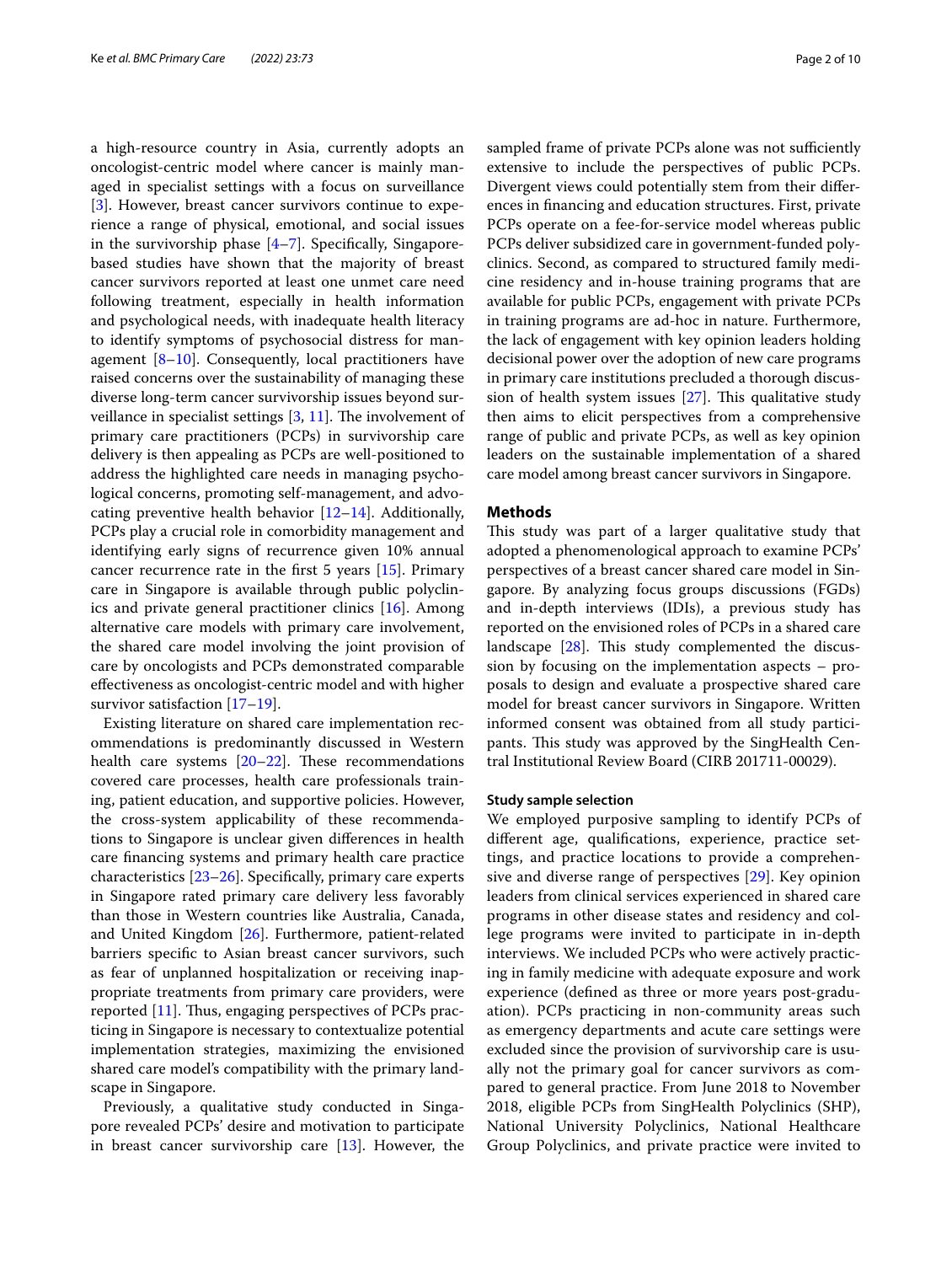participate in the study via e-mails, followed by confrmation via telephone calls.

#### **Data collection**

Eleven focus groups with PCPs and six in-depth interviews with key opinion leaders were conducted in English at private meeting rooms in National Cancer Centre Singapore and SHP. Each focus group consisted of three to eight participants and lasted for 30 to 80min. Before each session, participants completed an anonymized survey, obtaining information on their demographics, medical practice, and previous encounters with cancer survivors. Moderator(s) facilitated the sessions using an interview guide developed and pilot tested by the study team (Table [1\)](#page-2-0). A note-taker was present to record nonverbal cues. The main moderator  $(R.W.Y.F.)$  is a family physician who encountered some participants during training programs organized by the College of Family Physicians Singapore. The co-moderator and note-taker (A.C. and Y.K.) are health services research pharmacists with no professional relationships with the participants before the sessions and were not involved with recruitment. The moderator(s) began each session with an introduction of the proposed shared care model for breast cancer survivors described by the American Society of Clinical Oncology (Additional fle [1\)](#page-7-10) before posing questions [[30\]](#page-8-12). We reimbursed each participant approximately 22 USD to cover transport costs and time. Focus groups and interviews continued until data saturation was achieved where no new themes emerged from additional sessions [[31\]](#page-8-13).

## **Data analysis**

Information on participants' demographics and medical practice were summarized using descriptive statistics. All focus group discussions and in-depth interviews were audio-recorded and transcribed verbatim. We performed deductive thematic analysis [\[32](#page-8-14)] in QSR NVivo 12 based on the RE-AIM (reach, efectiveness, adoption, implementation, and maintenance) conceptual framework [[33–](#page-8-15)[36\]](#page-8-16). This framework focuses on dimensions related to the design, dissemination, and implementation of health-related interventions and have demonstrated to be useful across cultures, settings, and health conditions  $[35]$ . Three coders (Y.K., G.Y.L.W., and D.Z.W.N.) frst familiarized themselves with the transcripts before coding the data independently to generate preliminary themes based on recurring patterns and concepts. These three coders met regularly to revise the thematic structure and to resolve any discrepancies. We repeated the coding processes iteratively, interspersed with the ongoing focus groups or interviews conducted.

Throughout the data analysis, all investigators deliberately and continually engage in critical self-evaluation to examine one's positionality when reviewing the participants' accounts. This reflexive process helps to identify potential personal biases that may have infuenced data interpretation. We employed strategies including maintaining a clear audit trail of all coding, feld notes and reflexive notes  $[37]$  $[37]$ . Also, member checking was performed whereby participants were invited to corroborate with the summary of our study fndings.

## **Results**

## **Study participants**

Among 80 approached eligible participants, three did not respond, and seven did not participate due to scheduling difficulties. Table  $2$  summarizes the characteristics of the 70 PCPs recruited. The majority were female (51.4%), Chinese (84.3%), aged between 30 and 39 years old  $(58.6%)$ . The majority had 5 to 15 years of practice experience (68.6%). Most participants practiced in public settings (78.6%) distributed across Singapore geographically. Most participants were managing a monthly patient

<span id="page-2-0"></span>**Table 1** Facilitator guide used in focus group discussions and in-depth interviews

| <b>Section</b>                                                                                                                                 | <b>Ouestions</b>                                                                                                                                                                      |
|------------------------------------------------------------------------------------------------------------------------------------------------|---------------------------------------------------------------------------------------------------------------------------------------------------------------------------------------|
| Background survey on current practice                                                                                                          | Can you share with us some of your experience(s) with cancer survivors?                                                                                                               |
| Discuss the perceived barriers of the proposed shared care model                                                                               | What are some of the barrier(s) that you can foresee with this shared care<br>model – patient related, physician related, and health care system related?                             |
| Gather feedback on the Survivorship Care Plan (SCP) to facilitate communi- What information should be included in the SCP?<br>cations planning |                                                                                                                                                                                       |
| Explore some of the motivations for participation in the shared care model                                                                     | What are some of your motivation(s) to participate in this shared care<br>model?                                                                                                      |
| Relationship with stakeholders                                                                                                                 | Who do you think are or should be stakeholders in this shared care model,<br>and possible barrier(s) that affect communication and seamless coordina-<br>tion and transition of care? |
| Community resources                                                                                                                            | Who are the community resources available and whom we can engage/<br>refer for effective shared care?                                                                                 |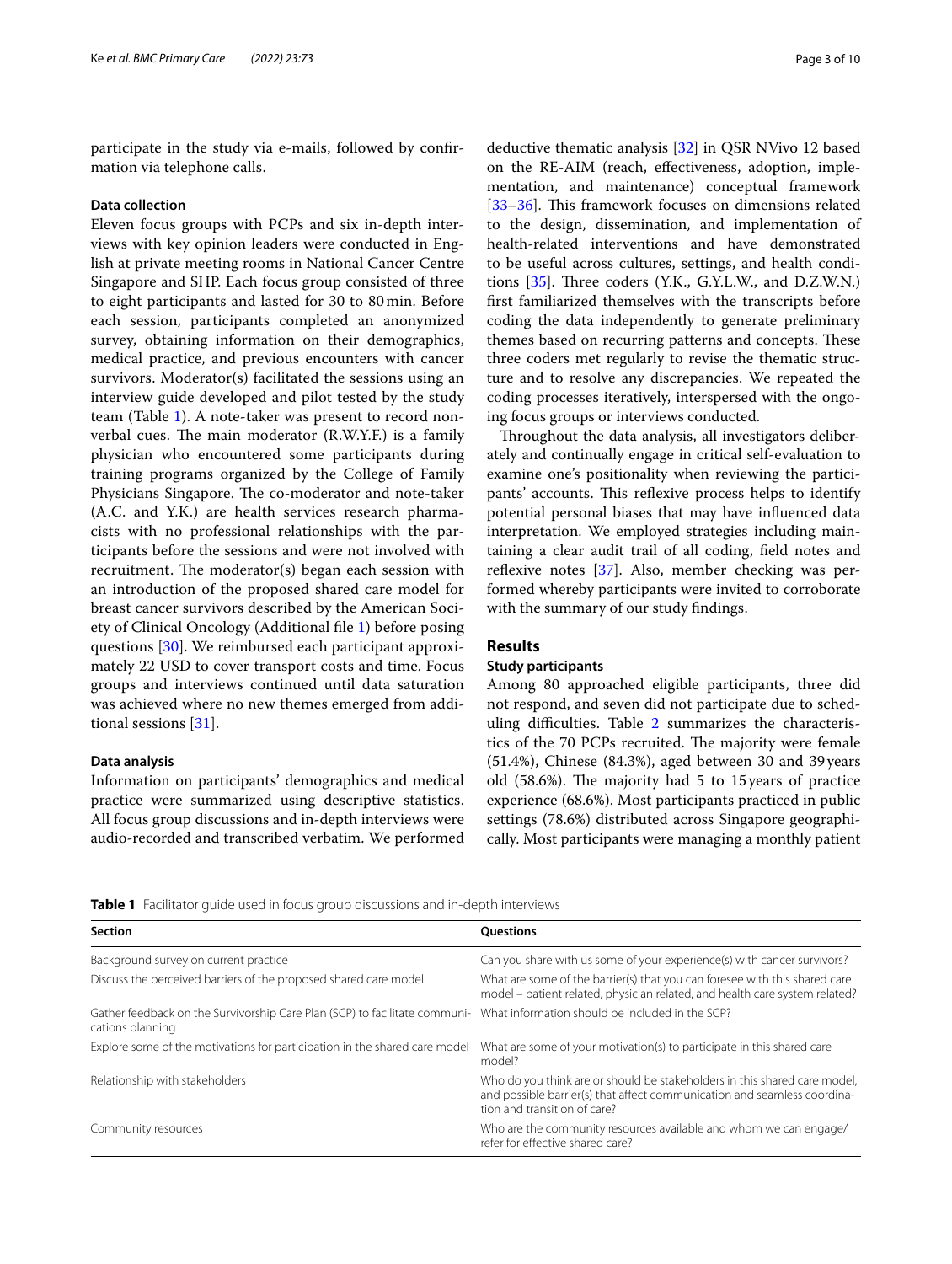<span id="page-3-0"></span>**Table 2** Participants' demographics and practice characteristics  $(N=70)$ 

| Characteristic                                           | N (%)      |
|----------------------------------------------------------|------------|
| Demographic                                              |            |
| Gender                                                   |            |
| Male                                                     | 34 (48.6%) |
| Ethnicity                                                |            |
| Chinese                                                  | 59 (84.3%) |
| Indian                                                   | 7 (10.0%)  |
| Others                                                   | 4 (5.7%)   |
| Practice experience (years)                              |            |
| $3 - 4$                                                  | 4(5.7%)    |
| $5 - 10$                                                 | 30 (42.9%) |
| $11 - 15$                                                | 18 (25.7%) |
| $16 - 20$                                                | $5(7.1\%)$ |
| >20                                                      | 13 (18.6%) |
| Age (years)                                              |            |
| $20 - 29$                                                | $5(7.1\%)$ |
| $30 - 39$                                                | 41 (58.6%) |
| $40 - 49$                                                | 14 (20.0%) |
| $50 - 59$                                                | 10 (14.3%) |
| <b>Practice setting</b>                                  |            |
| Current practice setting                                 |            |
| Polyclinic                                               | 55 (78.6%) |
| Private general practitioner                             | 15 (21.4%) |
| Practice area                                            |            |
| North                                                    | 10 (14.3%) |
| South                                                    | 15 (21.4%) |
| East                                                     | 11 (15.7%) |
| West                                                     | 10 (14.3%) |
| Central                                                  | 24 (34.3%) |
| Types of medical records                                 |            |
| Paper records                                            | $5(7.1\%)$ |
| Partial/ in transition                                   | $5(7.1\%)$ |
| Full electronic records                                  | 60 (85.7%) |
| <b>Current experience with patients</b>                  |            |
| Average number of patients seen monthly                  |            |
| < 300                                                    | 7 (10.0%)  |
| 300–400                                                  | 6(8.6%)    |
| $401 - 500$                                              | 3 (4.3%)   |
| 501-600                                                  | 9 (12.9%)  |
| >600                                                     | 45 (64.3%) |
| Average amount of time spent with each patient (minutes) |            |
| < 5                                                      | $1(1.4\%)$ |
| $5 - 10$                                                 | 44 (62.9%) |
| $11 - 15$                                                | 21 (30.0%) |
| $16 - 20$                                                | 3 (4.3%)   |
| >20                                                      | $1(1.4\%)$ |
| Average number of cancer survivors seen monthly          |            |
| < 5                                                      | 23 (32.9%) |
| $5 - 10$                                                 | 21 (30.0%) |
| $11 - 15$                                                | 15 (21.4%) |

## **Table 2** (continued)

| Characteristic                                                                                                           | N(%)        |
|--------------------------------------------------------------------------------------------------------------------------|-------------|
|                                                                                                                          |             |
| $16 - 20$                                                                                                                | $2(2.9\%)$  |
| >20                                                                                                                      | $9(12.9\%)$ |
| Time spent caring for cancer survivors care on cancer-related issues<br>(% of total consultation time spent in practice) |             |
| $<$ 20                                                                                                                   | 67 (95.7%)  |
| $20 - 50$                                                                                                                | 3(4.3%)     |

load >600 (64.3%) with an average of 5 to 10min per consultation (62.9%). Also, the majority reviewed <10 cancer survivors monthly  $(62.9\%)$  and spent <20% of total consultation time caring for cancer-related issues (95.7%).

## **Themes**

Five major themes related the RE-AIM framework were identifed and the corresponding subthemes were discussed below. Additional quotes encapsulating the themes discussed are available in Additional fle [2](#page-7-11).

# *Reach: characterization and efective engagement with target population*

Implementation of shared care necessitates a clear characterization of the target group of cancer survivors who are likely to beneft from the new model. PCPs collectively conceptualized 'low-risk survivors' as ideal candidates based on clinical features. Survivors should have a stable disease in remission, good survival prospects, and a low risk of recurrence. Some PCPs suggested using 5 years post-diagnosis as a guide to gauge appropriateness. These considerations stemmed from underlying concerns over the extent of additional specialized skills required from PCPs. Additionally, PCPs cited favorable survivor factors such as a high level of disease awareness and comorbidities presentation.

After a clear characterization of the target group, PCPs ascribed oncologists with the pivotal role of educating survivors to address misconceptions on primary care and to avoid a sense of abandonment or appointment defaulting behavior.

*"…patient has been living with this [oncologistcentric] model …; the general understanding is that if you have cancer, you see the specialist." – IDI#2, public*

*"[Oncologist should provide] reassuring parts for the patients' level, so that they know it is just going forward, you are not just lagging all behind. So, it's all to enhance their care…, it's a lifelong journey." – FGD#13, private*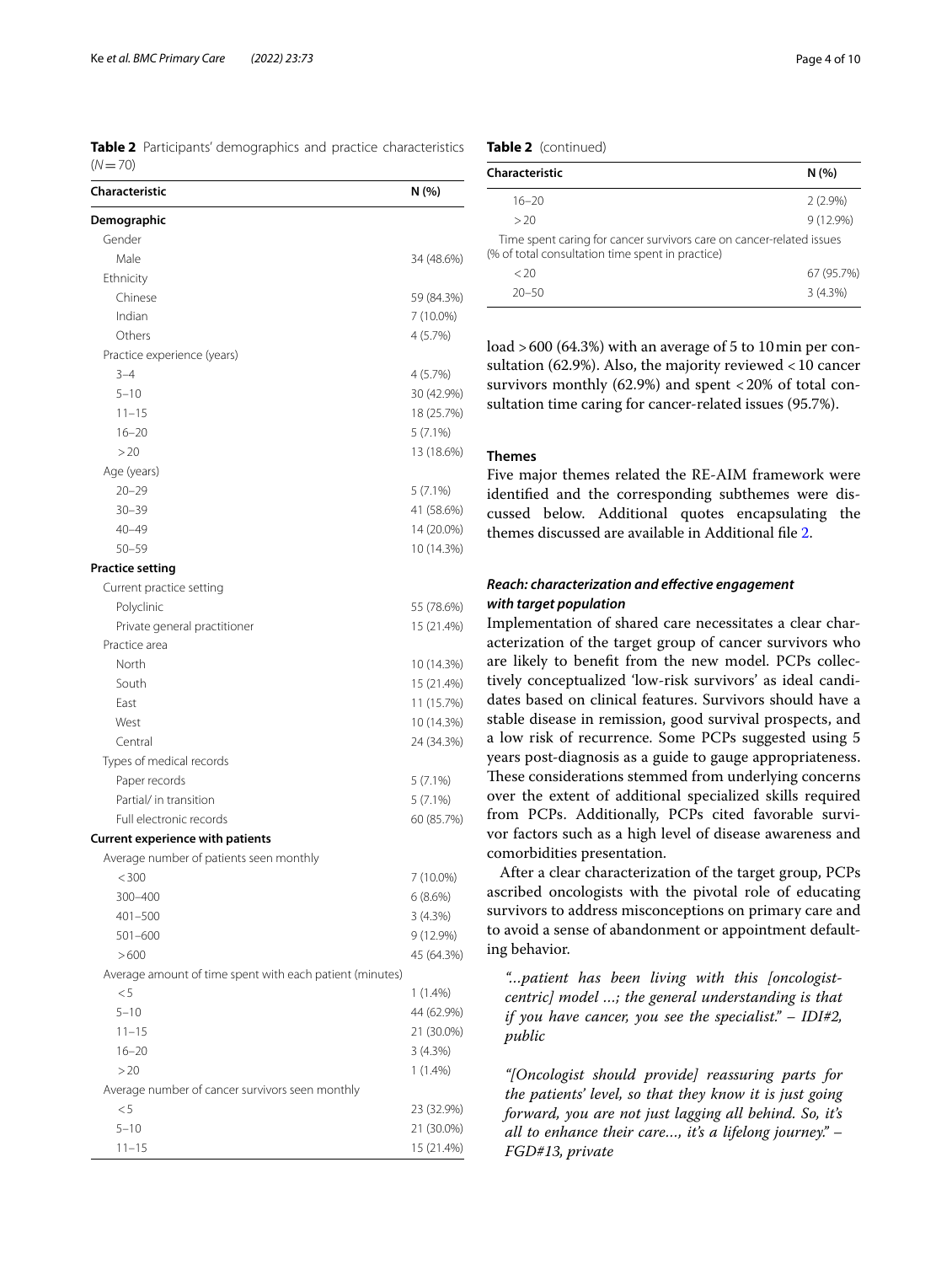Complementing oncologists' involvement, PCPs articulated other engagement strategies by appealing to survivors' practical concerns over cost and ease of accessibility. However, private PCPs acknowledged that their higher consultation cost would require fnancial relievers to enhance acceptability.

*"…because of the cost that may be involved to investigate or to have some therapy … it may be, from the fscal point of view, much more advantageous for the patient to go back to the hospital." – FGD#14, private*

Some PCPs remained uncertain over the geographical accessibility beneft of shared care given Singapore's small size. Nevertheless, they recognized the greater ease of scheduling appointments in the primary care setting than in specialist clinics.

# *Empowering primary care to deliver efective survivorship care*

Compliance with evidence-based survivorship care guidelines is crucial to ensure the quality and efectiveness of care. The need for cancer-specific training to equip PCPs with the associated knowledge and skills was a recurring subtheme that resonated with the majority. The training should address PCPs' knowledge gaps, confdence, and provide increased exposure to managing breast cancer survivors. While PCPs generally agreed that training should begin with a subgroup before disseminating to the larger group, public and private PCPs hold divergent views over the selection criteria for PCPs to receive training. Private PCPs perceived interest as a key factor, whereas public PCPs suggested for senior PCPs in family medicine clinics as suitable candidates due to their longer consultation time slots. PCPs further anticipated challenges related to manpower redistribution to accommodate training needs. They also cautioned about the exclusive responsibility for cancer care associated only with PCPs who completed training.

# *"I'm very worried, because with the course, a lot of doctors will say, 'I never attend the course, I never do.'" – FGD#10, private*

Care coordination and communication between care providers is pertinent to co-manage survivors efectively under shared care. To facilitate this process, PCPs advocated for workflows and protocols to specify 'red flags' that trigger timely referral back to the tertiary setting, when necessary, preferably liaising with a direct contactable person in the tertiary system. Furthermore, they suggested for standardized care pathways delineating the systematic management of cancer-related complications. Moreover, some PCPs were concerned about

the rigidity of such protocols and reiterated the importance of having clear communication with oncologists to cater to patient-specifc issues.

*"…a protocol will not answer all questions for any of the patients, … even though with protocol, it's very rigid. We don't really have the communication with the oncologists to make sure that… the patient is safe." – FGD#61, public*

# *Adoption: understanding organizational culture to introduce changes*

As adoption of shared care requires institutional level buy-in, one PCP alluded to the concept of 'early adopters' to describe the institutional stakeholders who are willing to trial and refne the proposed shared care model on a smaller scale to demonstrate its preliminary value.

*"Tis [early adopter] group is probably the most motivated group. …when this is more established, it can be ironed out, the workfow [and] the operational processes." – FGD#13, private*

Key opinion leaders holding decisional power then provided comprehensive views on the routine decision making process over proposed changes at the institutional level. For public institutions, regular clinical governance meetings were held to consider new proposals. Thus, proposed strategies to engage early adopters were built upon the need for a convincing idea pitch, achieved by framing the value of the model into clear mission statements with detailed, precise role diferentiation from oncologists, and a clear specifcation on the scope of disease coverage.

# *"It's a good idea to make it an idea that is yielding value, that requires a lot of talking by stakeholders, and commitment." – IDI#5, public*

In addition to a clear justifcation of the proposed model's value, key opinion leaders highlighted that supportive infrastructure should expand to provide subsidized rates to cancer-related tests or drugs ordered in primary settings. Some participants raised possible incentives to institutions through fnancial reimbursements or providing public recognition for their commitment to survivorship care.

*"From the private setting, I think in terms of the actual money. For the public setting, in terms of the recognition of [service to] that particular patient, a more complex patient that requires a bit more care." – FGD#40, public*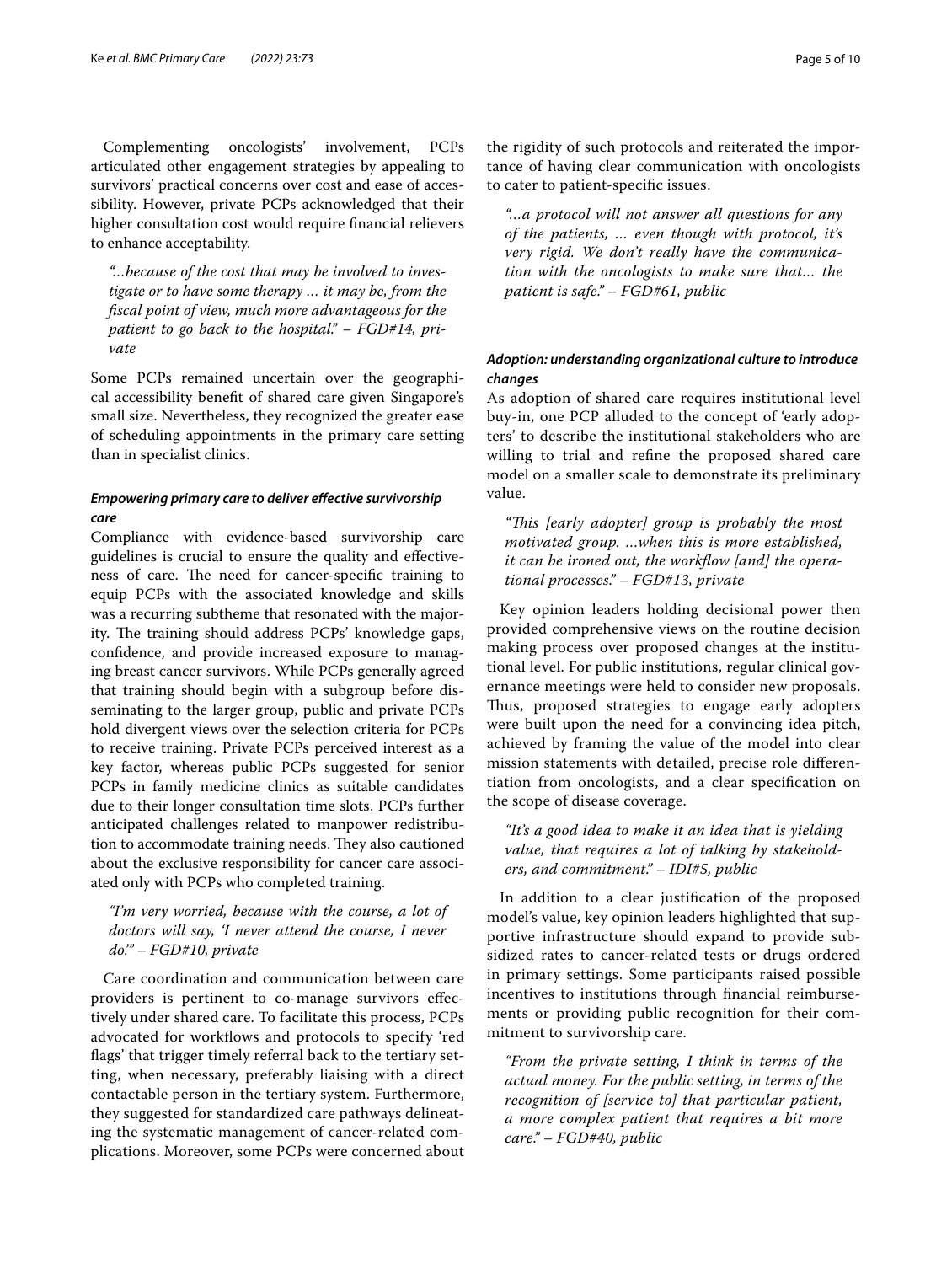# *Implementation: resources required to support shared care delivery*

PCPs highlighted implementation resources in three core areas, revolving around the central goal to facilitate smooth care coordination between tertiary and primary settings. First, all participants affirmed the value of a survivorship care plan to document each survivor's progress through shared care and to encourage patient ownership. Furthermore, the information presented in the plan should be concise to highlight active issues for management. While some private PCPs preferred care plans to be printed on paper so that patients could bring them to consultations, the public PCPs generally supported an electronic format for ease of retrieval and update. Second, enablers of information transfer across settings should be explored. For instance, PCPs could leverage technology platforms to safeguard health records maintenance, construct dynamic care templates, and incorporate intuitive workflow prompts or reminders based on patient-specifc data. Lastly, PCPs echoed the need to consolidate existing supportive care services into networks to increase awareness among PCPs, thereby facilitating care referrals to other ancillary partners.

# *Maintenance: promoting sustainable adoption of shared care*

The instrumental role that the government play in promoting sustainable adoption of shared care is a key subtheme discussed by PCPs. Specifcally, the government's commitment to reshaping survivors' mindset and health care fnancing principles were highlighted. PCPs explained that the government is infuential in disseminating a national objective to improve the status of family-based medicine among survivors and shape positive perceptions towards care in the community during survivorship. Additionally, they suggested that government subsidiary schemes coverage should adapt to each survivor's comorbidities burden (including cancer) using a risk-stratifcation approach, tailoring funding to the care required proportionately.

*"In Singapore, the concept of having a family doctor is still fairly weak. So, many patients actually do jump around and … the risk of defaulting is very high." – IDI#2, public*

Key opinion leaders further proposed assimilating elements of shared care into the existing clinic structure within public institutions to boost sustainability. This integration would omit tremendous logistical efforts required to create new designated clinics and address some PCPs' concerns over an increasing trend of disease-specifc clinics within primary care, as these arrangements over-segment each survivor's diseases instead of holistically managing them.

*"Once the condition is stabilized and well-managed, it can continue on in a family physician clinic where they manage not just the condition, but in the context of the other diseases. Otherwise, there will be multiple specialized clinics and it's not sustainable." – IDI#1, public*

## **Discussion**

This qualitative study elicited a comprehensive range of perspectives on shared care implementation among breast cancer survivors in Singapore from the potential participating PCP pool. By engaging with key opinion leaders in public health care, we incorporated insights on the health system and policy to augment individual accounts. The RE-AIM dimensions shaped the overall thematic structure  $[38]$  $[38]$  $[38]$ . Shared care implementation was discussed considering diferent tiers of the health system – identifying ideal survivor characteristics at the individual level, encouraging uptake by primary care institutions, and advocating for the government's infuence to shape the national cancer survivorship care landscape.

At the survivor level, we identifed two crucial steps in the selection of suitable breast cancer survivors for shared care. First, oncologists should ascertain that survivors are at 'low risk' for cancer recurrence. This selection criterion complements the risk stratifcation approach explored in the literature which utilized clinical features to guide decisions on the level of primary care involvement [[39,](#page-8-20) [40](#page-8-21)]. Second, PCPs ascribed oncologists to have an immense infuence on survivors' perceptions of survivorship care. This result echoed oncologists as pivotal in engaging survivors in shared decision-making, guiding survivors to make informed decisions considering their personal health care preferences [[41](#page-8-22), [42](#page-8-23)]. Furthermore, as PCPs perceived higher cancer-related knowledge as a favorable characteristic, decision aids are possible tools that could address the uncertainty and ambiguity associated with shared care.

Adequate care coordination and communication between oncologists and PCPs are essential for efective shared care implementation. Traditionally, Asian oncology practitioners have reported infrequent and poor communication with non-oncology health care providers  $[11]$  $[11]$  $[11]$  Thus, insufficient communication and a lack of understanding of PCPs' care capacity are signifcant barriers in coordinating follow-up care across practice settings. Our results shed light on two potential proposals to overcome these barriers. First, convenient and standardized communication channels through tools like survivorship care plans and information sharing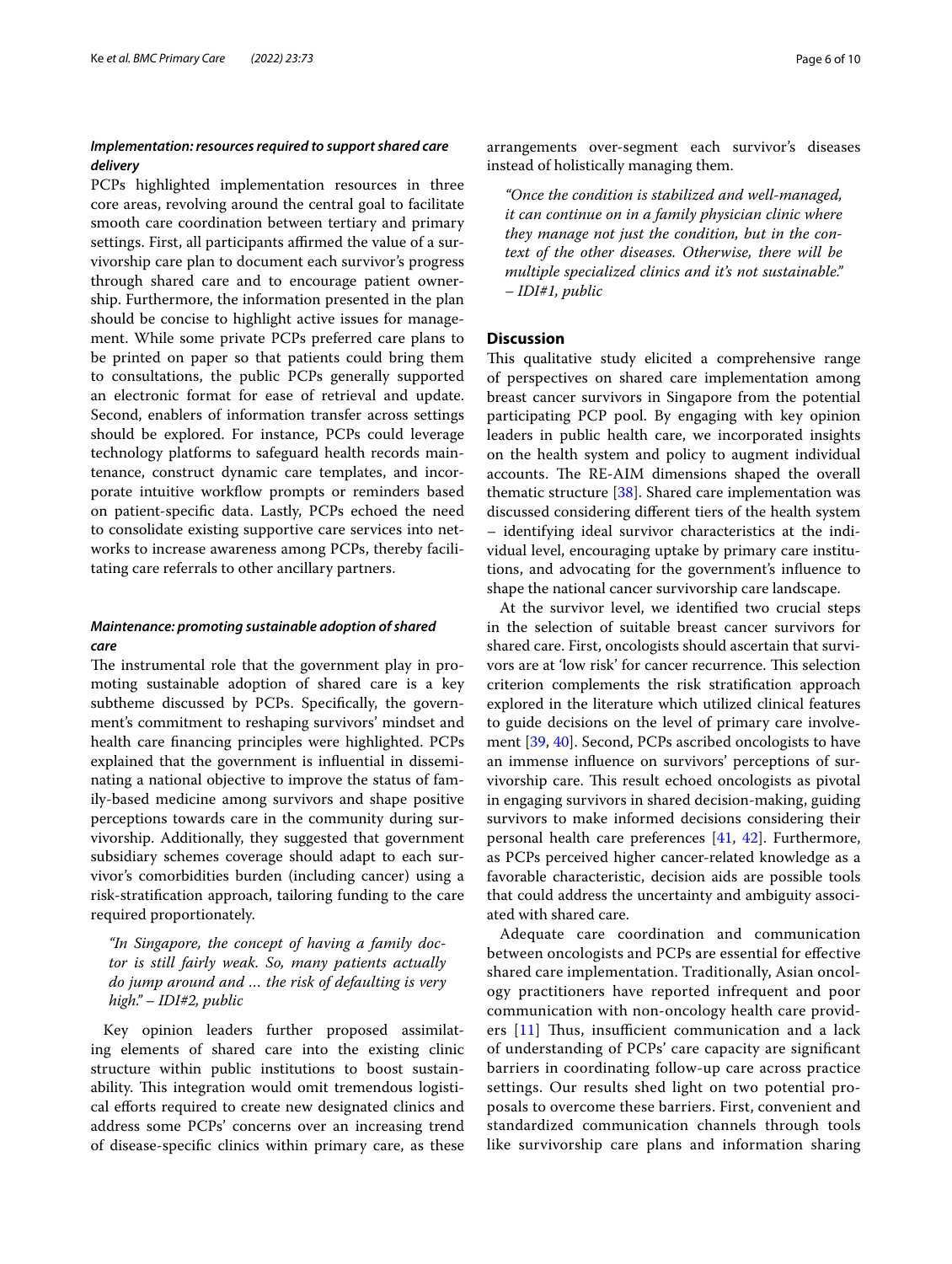systems could allay communication concerns. Second, training proposed by PCPs alluded to the involvement of oncologists as partners in training delivery. This opportunity for interaction between care providers not only contributes to a positive implementation climate for shared care  $[43]$  $[43]$ , but it may also potentially boost oncologists' confdence in PCPs for cancer-related problems management.

At the primary care institution level, the motivation for a change in care model likely involves targeted engagement with early adopters, a concept featured in our results. Consistent with the difusion of innovation model, early adopters are driven by a clear vision of the shared care model's value and are committed to trying new workflows  $[44]$ . Notably, the concept of shared care echoed with the value of primary care in four key areas described by Starfeld et al.: sustaining close contact with survivors, providing holistic care, building continuity in patient-physician relationships, and coordinating with other specialties [\[45](#page-8-26), [46\]](#page-8-27). Furthermore, the desirability of primary care's involvement in shared care is exemplifed by their valuable leadership in managing and preventing diseases proactively, as well as addressing unresolved and persistent psychological or social issues  $[47, 48]$  $[47, 48]$  $[47, 48]$ . This study was a valuable opportunity to engage leaders of public institutions who are prospective early adopters.

Our results highlighted a potential divergence in private and public primary care institutions' readiness to adopt shared care. This divergence stemmed from underlying diferences in organizational structure and infrastructural support [[49\]](#page-8-30). First, our results suggested a greater ease of PCPs selection from the public than private institutions. Public PCPs presented a more systematic approach where they considered seniority and experience in family medicine. These standardized criteria could be applied readily across public institutions. In contrast, private PCPs operate as independent clinic groups without a centralized governance, explaining their proposal of employing interest in cancer survivorship as the selection factor. Second, training on the usage of survivorship care tools for care coordination resonated with our participants and were increasingly explored in the literature [\[39](#page-8-20), [50](#page-8-31)]. However, private PCPs face signifcant barriers as they lacked access to electronic medical records from cancer centers, precluding efective care coordination and communication with oncologists in shared care [\[51](#page-8-32)]. Nevertheless, the formation of primary care networks to consolidate private practices by geographical locations serves as a promising initiative to improve the readiness of private practice  $[52]$  $[52]$ . These networks that currently map ancillary services to private patients could potentially expand to build collaborative partnerships with cancer centers.

A stark diference in the sustainable implementation of shared care exists between Singapore and the Western world by sources of pressure for a change in care models [\[53](#page-8-34)]. Foremost, Singapore's small land area attenuated competitive pressure between institutions in the same health sector. This size limitation greatly hinders efforts by cancer centers and their community partners to differentiate their design of the shared care model. In contrast, Western countries such as Canada can leverage their distinct regional cancer centers to trial innovative follow-up care models with varying roles and degrees of PCP participation [[20\]](#page-8-5). Additionally, external pressure originating from government policies or professional guidelines is weaker in the Singapore's health care system that is historically focused on cancer treatment [\[3](#page-7-2)]. In contrast, government bodies in United Kingdom and United States both endorsed clear initiatives to address survivorship follow-up care models [[54](#page-9-0), [55\]](#page-9-1). Acknowledging the limited competitive pressure in Singapore, our participants reasonably urged for the government to play a more active role in infuencing perceptions of primary care through general education and fnancing policies, highlighting the need for greater external pressure to induce practice change. These results echoed governmental efforts such as the 'beyond hospital to community' strategy announced by the Singapore's Ministry of Health in 2017, potentially expanding the concept of community-based care to cancer survivorship [[56\]](#page-9-2). Besides institutional support, national guidance and funding are exceptionally crucial to bring the shared care model to fruition.

The utility of findings from this study is three-fold. First, insights gathered on shared care implementation can inform the design of a pilot trial. Guided by the RE-AIM framework, the pilot should evaluate the acceptability of shared care among breast cancer survivors and assess the feasibility of care coordination across settings. Second, our results underscored the value and potential for PCPs to partake in survivorship care provision. PCPs' perspectives are crucial in establishing a compelling case to attract buy-in from primary care institutions to devote manpower and resources to the shared care model. Lastly, the emphasis on empowering breast cancer survivors in their decision-making process justifes subsequent efforts in developing decision aids to facilitate each survivor's autonomous decision over the adoption of shared care.

There are some limitations in our study. We were unable to engage key opinion leaders from major private primary care groups in Singapore to contrast their perspectives with the health system-related issues raised in this study. Also, our sampling method may have attracted PCPs with a preexisting interest to participate in cancer survivorship care.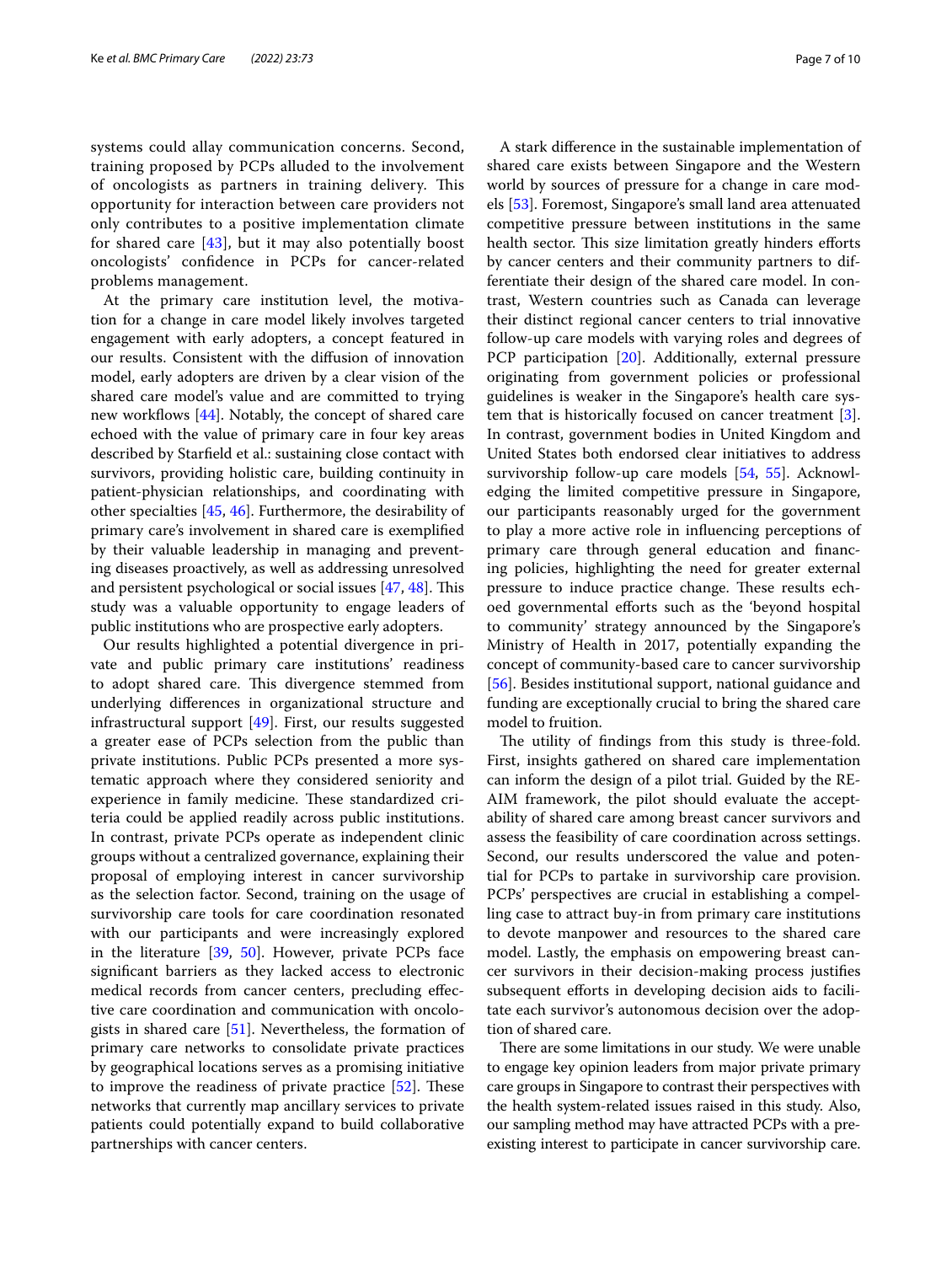Consequently, the range of strategies obtained for engaging the general PCPs pool may be compromised potentially.

## **Conclusion**

Overall, PCPs perceived shared care favorably as it echoed principles of primary care to provide holistic and well-coordinated care. Contextual factors should be considered when adapting shared care implementation recommendations from Western to Asian settings. With limited competitive pressure to encourage institutions to adopt innovative care models, the Singapore government is pivotal in empowering primary care participation in survivorship care delivery sustainably through national directives and fnancial support. Future work on piloting shared care should carefully collect relevant data of interest to enhance governmental support, reinforcing the external pressure for change.

#### **Abbreviations**

FGD: Focus groups discussion; IDI: In-depth interview; PCP: Primary care practitioner; RE-AIM: Reach, effectiveness, adoption, implementation, and maintenance; SHP: SingHealth Polyclinics.

## **Supplementary Information**

The online version contains supplementary material available at [https://doi.](https://doi.org/10.1186/s12875-022-01673-3) [org/10.1186/s12875-022-01673-3](https://doi.org/10.1186/s12875-022-01673-3).

<span id="page-7-11"></span><span id="page-7-10"></span>**Additional fle 1.** Figure depicting the proposed shared care model for breast cancer survivors that was explained to participants.

Additional file 2. Table of themes, subthemes, and corresponding supplementary quotes from study participants.

Additional file 3. A compressed folder containing the raw data transcripts and demographics data collection form.

#### **Acknowledgements**

The authors gratefully acknowledge Daniel Zhi Wei Ng and Gladys Yan Lin Wong for serving as independent coders and analysts of data from transcripts.

## **Authors' contributions**

Led by RWYF and TNC, all authors (except YK) conceived the study, developed the methods, and participated in the study design. RWYF, JHMQ, AC, and KY coordinated and conducted the data collection. RWFY, AC, and KY performed the data analysis and drafted the fnal manuscript. All authors contributed to the interpretation of the fndings, commented on manuscript draft, and approved the fnal manuscript.

#### **Funding**

Funding for this research was provided by the Family Medicine Academic Clinical Programme Seed Fund (FY17/P2/14-A58/01).

#### **Availability of data and materials**

All data generated or analyzed during this study are included in this published article (and its supplementary information fles).

#### **Declarations**

#### **Ethics approval and consent to participate**

This study has been performed in accordance with the Declaration of Helsinki and was approved by the SingHealth Central Institutional Review Board

(CIRB 201711-00029). Written informed consent was obtained from all study participants.

#### **Competing interests**

The authors declare that they have no competing interests.

#### **Author details**

<sup>1</sup> Department of Pharmacy, National University of Singapore, Singapore, Singapore. <sup>2</sup> Division of Medical Oncology, National Cancer Centre Singapore, Singapore, Singapore.<sup>3</sup> Department of Radiation Oncology, National Cancer Centre Singapore, Singapore, Singapore. 4 Singapore General Hospital Singapore (Family Medicine and Continuing Care), Duke-NUS Medical School Singapore, Singapore, Singapore. <sup>5</sup>SingHealth Polyclinics Singapore, Duke-NUS Medical School Singapore, Singapore, Singapore. <sup>6</sup>Institute of Mental Health, Singapore, Singapore. <sup>7</sup> Post-Acute and Continuing Care, Sengkang Community Hospital Singapore, Singapore, Singapore. <sup>8</sup>National Cancer Centre Singapore (Department of Pharmacy), Singapore, Singapore. <sup>9</sup> Department of Clinical Pharmacy Practice, School of Pharmacy & Pharmaceutical Sciences, University of California Irvine, 101 Theory, Suite 100, Mail Code: 3958, Irvine, CA 92697, USA.

### Received: 9 July 2021 Accepted: 21 March 2022 Published online: 08 April 2022

#### **References**

- <span id="page-7-0"></span>Bray F, Ferlay J, Soerjomataram I, Siegel RL, Torre LA, Jemal A. Global cancer statistics 2018: GLOBOCAN estimates of incidence and mortality worldwide for 36 cancers in 185 countries. CA Cancer J Clin. 2018;68:394– 424. [https://doi.org/10.3322/caac.21492.](https://doi.org/10.3322/caac.21492)
- <span id="page-7-1"></span>2. Singapore Cancer Registry 50th Anniversary Monograph 1968–2017. 2019.<https://www.nrdo.gov.sg/publications>. Accessed 5 Apr 2021.
- <span id="page-7-2"></span>3. Loh KW-J, Ng T, Choo SP, Saw HM, Mahendran R, Tan C, et al. Cancer supportive and survivorship care in Singapore: current challenges and future outlook. J Glob Oncol. 2018;1–8. <https://doi.org/10.1200/JGO.17.00117>.
- <span id="page-7-3"></span>4. Harrison JD, Young JM, Price MA, Butow PN, Solomon MJ. What are the unmet supportive care needs of people with cancer? A systematic review. Support Care Cancer. 2009;17:1117–28. [https://doi.org/10.1007/](https://doi.org/10.1007/s00520-009-0615-5) [s00520-009-0615-5.](https://doi.org/10.1007/s00520-009-0615-5)
- 5. Mahendran R, Liu J, Kuparasundram S, Simard S, Chan Y, Kua E, et al. Fear of cancer recurrence among cancer survivors in Singapore. Singap Med J. 2020. [https://doi.org/10.11622/smedj.2020007.](https://doi.org/10.11622/smedj.2020007)
- 6. Runowicz CD, Leach CR, Henry NL, Henry KS, Mackey HT, Cowens-Alvarado RL, et al. American Cancer Society/American Society of Clinical Oncology Breast Cancer Survivorship Care Guideline. J Clin Oncol. 2016;34:611–35.<https://doi.org/10.1200/JCO.2015.64.3809>.
- <span id="page-7-4"></span>7. Bodai B. Breast cancer survivorship: a comprehensive review of long-term medical issues and lifestyle recommendations. Perm J. 2015;19. [https://](https://doi.org/10.7812/TPP/14-241) [doi.org/10.7812/TPP/14-241.](https://doi.org/10.7812/TPP/14-241)
- <span id="page-7-5"></span>8. Ng R, Verkooijen HM, Ooi LL, Koh W-P. Unmet psychosocial needs among cancer patients undergoing ambulatory care in Singapore. Support Care Cancer. 2012;20:1049–56.<https://doi.org/10.1007/s00520-011-1181-1>.
- 9. Chan A, Lum ZK, Ng T, Eyob T, Wang XJ, Chae J, et al. Perceptions and barriers of survivorship care in Asia: perceptions from Asian breast cancer survivors. J Glob Oncol. 2017;3:98–104. [https://doi.org/10.1200/JGO.](https://doi.org/10.1200/JGO.2016.004929) [2016.004929](https://doi.org/10.1200/JGO.2016.004929).
- <span id="page-7-6"></span>10. Cheung YT, Ong YY, Ng T, Tan YP, Fan G, Chan CW, et al. Assessment of mental health literacy in patients with breast cancer. J Oncol Pharm Pract. 2016;22:437–47. [https://doi.org/10.1177/1078155215587541.](https://doi.org/10.1177/1078155215587541)
- <span id="page-7-7"></span>11. Ng T, Toh MR, Cheung YT, Chan A. Follow-up care practices and barriers to breast cancer survivorship: perspectives from Asian oncology practitioners. Support Care Cancer. 2015;23:3193–200. [https://doi.org/10.1007/](https://doi.org/10.1007/s00520-015-2700-2) [s00520-015-2700-2.](https://doi.org/10.1007/s00520-015-2700-2)
- <span id="page-7-8"></span>12. Emery J. Cancer survivorship--the role of the GP. Aust Fam Physician. 2014;43:521–5 [http://www.ncbi.nlm.nih.gov/pubmed/25114985.](http://www.ncbi.nlm.nih.gov/pubmed/25114985)
- <span id="page-7-9"></span>13. Chan A, Ngai GH, Chung WL, Yeo A, Ng T, Loh KW-J, et al. Practitioners' perspectives on community-based breast cancer survivorship care in Singapore: a focus group study. Health Soc Care Community. 2018;26:404– 11. [https://doi.org/10.1111/hsc.12528.](https://doi.org/10.1111/hsc.12528)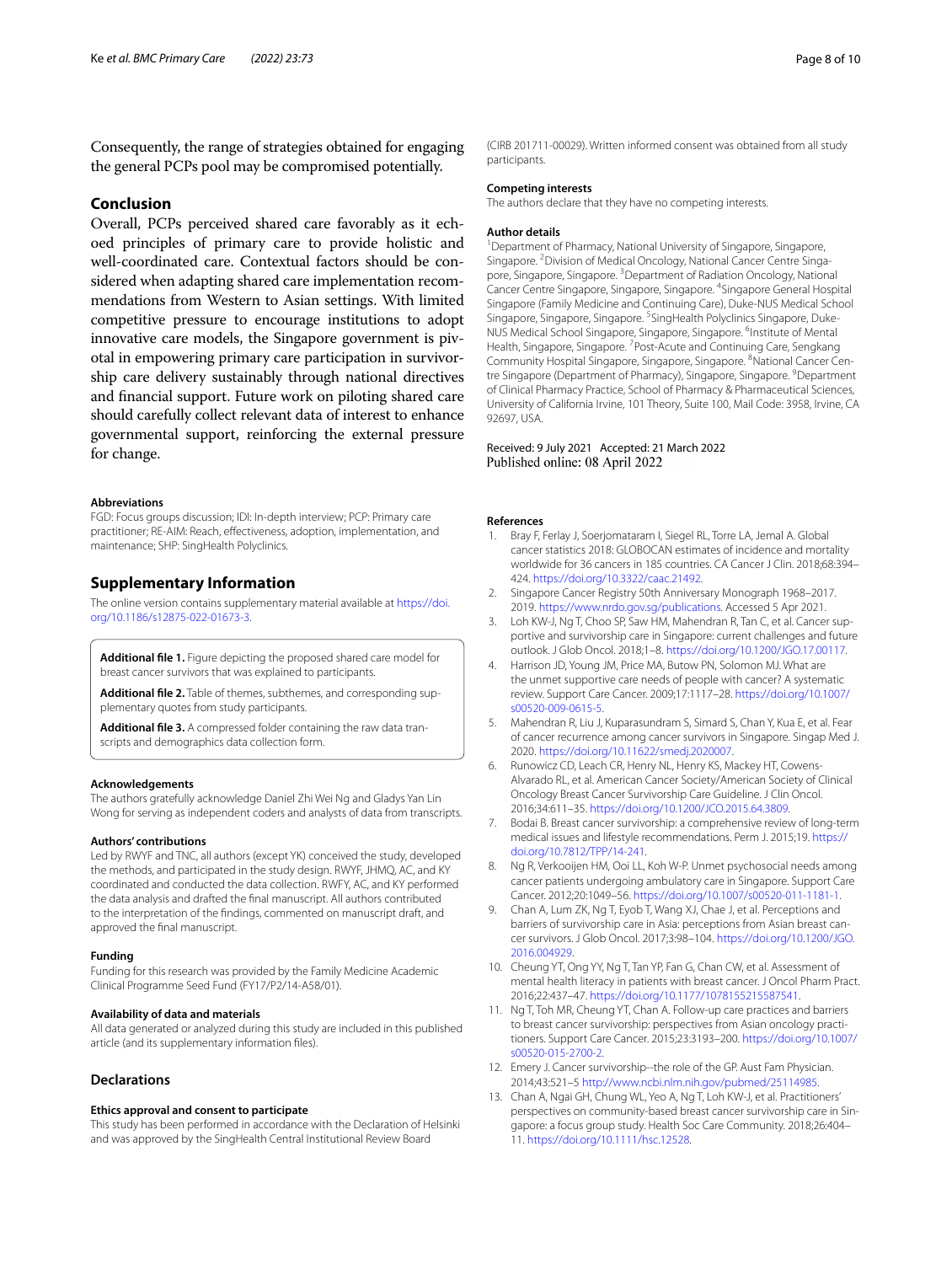- <span id="page-8-0"></span>14. Chan A, Gan YX, Oh SK, Ng T, Shwe M, Chan R, et al. A culturally adapted survivorship programme for Asian early stage breast cancer patients in Singapore: a randomized, controlled trial. Psychooncology. 2017;26:1654– 9.<https://doi.org/10.1002/pon.4357>.
- <span id="page-8-1"></span>15. Colleoni M, Sun Z, Price KN, Karlsson P, Forbes JF, Thürlimann B, et al. Annual hazard rates of recurrence for breast cancer during 24 years of follow-up: results from the international breast cancer study group trials I to V. J Clin Oncol. 2016;34:927–35.<https://doi.org/10.1200/JCO.2015.62.3504>.
- <span id="page-8-2"></span>16. Lee CE. International health care system profles: Singapore; 2020. [https://](https://www.commonwealthfund.org/international-health-policy-center/countries/singapore) [www.commonwealthfund.org/international-health-policy-center/count](https://www.commonwealthfund.org/international-health-policy-center/countries/singapore) [ries/singapore](https://www.commonwealthfund.org/international-health-policy-center/countries/singapore)
- <span id="page-8-3"></span>17. Halpern MT, Viswanathan M, Evans TS, Birken SA, Basch E, Mayer DK. Models of cancer survivorship care: overview and summary of current evidence. J Oncol Pract. 2015;11:e19–27. [https://doi.org/10.1200/JOP.](https://doi.org/10.1200/JOP.2014.001403) [2014.001403.](https://doi.org/10.1200/JOP.2014.001403)
- 18. Zhao Y, Brettle A, Qiu L. The effectiveness of shared care in cancer survivors—a systematic review. Int J Integr Care. 2018;18:2. [https://doi.](https://doi.org/10.5334/ijic.3954) [org/10.5334/ijic.3954](https://doi.org/10.5334/ijic.3954).
- <span id="page-8-4"></span>19. Ke Y, Ng T, Chan A. Survivorship care models for breast cancer, colorectal cancer, and adolescent and young adult (AYA) cancer survivors: a systematic review. Support Care Cancer. 2018;26:2125–41. [https://doi.org/10.](https://doi.org/10.1007/s00520-018-4197-y) [1007/s00520-018-4197-y](https://doi.org/10.1007/s00520-018-4197-y).
- <span id="page-8-5"></span>20. Grant M, De Rossi S, Sussman J. Supporting models to transition breast cancer survivors to primary care: formative evaluation of a cancer care Ontario initiative. J Oncol Pract. 2015;11:e288–95. [https://doi.org/10.](https://doi.org/10.1200/JOP.2015.003822) [1200/JOP.2015.003822.](https://doi.org/10.1200/JOP.2015.003822)
- 21. Jefford M, Kinnane N, Howell P, Nolte L, Galetakis S, Bruce Mann G, et al. Implementing novel models of posttreatment care for cancer survivors: enablers, challenges and recommendations. Asia Pac J Clin Oncol. 2015;11:319–27. [https://doi.org/10.1111/ajco.12406.](https://doi.org/10.1111/ajco.12406)
- <span id="page-8-6"></span>22. Lisy K, Kent J, Piper A, Jefford M. Facilitators and barriers to shared primary and specialist cancer care: a systematic review. Support Care Cancer. 2020. [https://doi.org/10.1007/s00520-020-05624-5.](https://doi.org/10.1007/s00520-020-05624-5)
- <span id="page-8-7"></span>23. Reorganization of Healthcare System Into Three Integrated Clusters to Better Meet Future Healthcare Needs. Ministry of Health Singapore. [https://www.](https://www.moh.gov.sg/news-highlights/details/reorganisation-of-healthcare-system-into-three-integrated-clusters-to-better-meet-future-healthcare-needs) [moh.gov.sg/news-highlights/details/reorganisation-of-healthcare-system](https://www.moh.gov.sg/news-highlights/details/reorganisation-of-healthcare-system-into-three-integrated-clusters-to-better-meet-future-healthcare-needs) [into-three-integrated-clusters-to-better-meet-future-healthcare-needs](https://www.moh.gov.sg/news-highlights/details/reorganisation-of-healthcare-system-into-three-integrated-clusters-to-better-meet-future-healthcare-needs). Accessed 5 Apr 2021.
- 24. Singapore's Healthcare System. Ministry of Health Singapore. [https://](https://www.moh.gov.sg/home/our-healthcare-system) [www.moh.gov.sg/home/our-healthcare-system](https://www.moh.gov.sg/home/our-healthcare-system). Accessed 8 Apr 2021.
- 25. Lim J. Sustainable health care fnancing: the Singapore experience. Glob Policy. 2017;8:103–9.<https://doi.org/10.1111/1758-5899.12247>.
- <span id="page-8-8"></span>26. Khoo HS, Lim YW, Vrijhoef HJ. Primary healthcare system and practice characteristics in Singapore. Asia Pac Fam Med. 2014;13:8. [https://doi.org/](https://doi.org/10.1186/s12930-014-0008-x) [10.1186/s12930-014-0008-x](https://doi.org/10.1186/s12930-014-0008-x).
- <span id="page-8-9"></span>27. Cheung WY, Aziz N, Noone A-M, Rowland JH, Potosky AL, Ayanian JZ, et al. Physician preferences and attitudes regarding diferent models of cancer survivorship care: a comparison of primary care providers and oncologists. J Cancer Surviv. 2013;7:343–54. [https://doi.org/10.1007/](https://doi.org/10.1007/s11764-013-0281-y) [s11764-013-0281-y](https://doi.org/10.1007/s11764-013-0281-y).
- <span id="page-8-10"></span>28. Fok RW-Y, Low LL, Quah HMJ, Vasanwala F, Low SG, Soh LL, et al. Roles and recommendations from primary care physicians towards managing low-risk breast cancer survivors in a shared-care model with specialists in Singapore—a qualitative study. Fam Pract. 2020;37:547–53. [https://doi.](https://doi.org/10.1093/fampra/cmaa009) [org/10.1093/fampra/cmaa009.](https://doi.org/10.1093/fampra/cmaa009)
- <span id="page-8-11"></span>29. Palinkas LA, Horwitz SM, Green CA, Wisdom JP, Duan N, Hoagwood K. Purposeful sampling for qualitative data collection and analysis in mixed method implementation research. Adm Policy Ment Heal Ment Heal Serv Res. 2015;42:533–44. [https://doi.org/10.1007/s10488-013-0528-y.](https://doi.org/10.1007/s10488-013-0528-y)
- <span id="page-8-12"></span>30. Models of Long-Term Follow-Up Care. American Society of Clinical Oncology. 2019. [https://www.asco.org/practice-policy/cancer-care-initiatives/](https://www.asco.org/practice-policy/cancer-care-initiatives/prevention-survivorship/survivorship/survivorship-3) [prevention-survivorship/survivorship/survivorship-3.](https://www.asco.org/practice-policy/cancer-care-initiatives/prevention-survivorship/survivorship/survivorship-3) Accessed 5 Apr 2021.
- <span id="page-8-13"></span>31. Saunders B, Sim J, Kingstone T, Baker S, Waterfeld J, Bartlam B, et al. Saturation in qualitative research: exploring its conceptualization and operationalization. Qual Quant. 2018;52:1893–907. [https://doi.org/10.](https://doi.org/10.1007/s11135-017-0574-8) [1007/s11135-017-0574-8](https://doi.org/10.1007/s11135-017-0574-8).
- <span id="page-8-14"></span>32. Sundler AJ, Lindberg E, Nilsson C, Palmér L. Qualitative thematic analysis based on descriptive phenomenology. Nurs Open. 2019:nop2.275. [https://doi.org/10.1002/nop2.275.](https://doi.org/10.1002/nop2.275)
- <span id="page-8-15"></span>33. Nowell LS, Norris JM, White DE, Moules NJ. Thematic analysis. Int J Qual. Methods. 2017;16:160940691773384. [https://doi.org/10.1177/16094](https://doi.org/10.1177/1609406917733847) [06917733847](https://doi.org/10.1177/1609406917733847).
- 34. Glasgow RE, Vogt TM, Boles SM. Evaluating the public health impact of health promotion interventions: the RE-AIM framework. Am J Public Health. 1999;89:1322–7. [https://doi.org/10.2105/AJPH.89.9.1322.](https://doi.org/10.2105/AJPH.89.9.1322)
- <span id="page-8-17"></span>35. Glasgow RE, Harden SM, Gaglio B, Rabin B, Smith ML, Porter GC, et al. RE-AIM planning and evaluation framework: adapting to new science and practice with a 20-year review. Front Public Heal. 2019;7. [https://doi.org/](https://doi.org/10.3389/fpubh.2019.00064) [10.3389/fpubh.2019.00064](https://doi.org/10.3389/fpubh.2019.00064).
- <span id="page-8-16"></span>36. Klesges LM, Estabrooks PA, Dzewaltowski DA, Bull SS, Glasgow RE. Beginning with the application in mind: designing and planning health behavior change interventions to enhance dissemination. Ann Behav Med. 2005;29:66–75. [https://doi.org/10.1207/s15324796abm2902s\\_10](https://doi.org/10.1207/s15324796abm2902s_10).
- <span id="page-8-18"></span>37. Buetow S. Apophenia, unconscious bias and reflexivity in nursing qualitative research. Int J Nurs Stud. 2019;89:8–13. [https://doi.org/10.1016/j.ijnur](https://doi.org/10.1016/j.ijnurstu.2018.09.013) [stu.2018.09.013.](https://doi.org/10.1016/j.ijnurstu.2018.09.013)
- <span id="page-8-19"></span>38. Holtrop JS, Rabin BA, Glasgow RE. Qualitative approaches to use of the RE-AIM framework: rationale and methods. BMC Health Serv Res. 2018;18:177.<https://doi.org/10.1186/s12913-018-2938-8>.
- <span id="page-8-20"></span>39. Nekhlyudov L, O'malley DM, Hudson SV. Integrating primary care providers in the care of cancer survivors: gaps in evidence and future opportunities. Lancet Oncol. 2017;18:e30–8. [https://doi.org/10.1016/](https://doi.org/10.1016/S1470-2045(16)30570-8) [S1470-2045\(16\)30570-8](https://doi.org/10.1016/S1470-2045(16)30570-8).
- <span id="page-8-21"></span>40. Gutteridge E, Whisker L, Janiec L, Marshall P, Scott N, Mullinger K, et al. A pilot study of risk stratifed follow-up for early and locally advanced breast cancer patients. Eur J Surg Oncol. 2016;42:S22. [https://doi.org/10.1016/j.](https://doi.org/10.1016/j.ejso.2016.02.091) [ejso.2016.02.091](https://doi.org/10.1016/j.ejso.2016.02.091).
- <span id="page-8-22"></span>41. Barry MJ, Edgman-Levitan S. Shared decision making — the pinnacle of patient-centered care. N Engl J Med. 2012;366:780–1. [https://doi.org/10.](https://doi.org/10.1056/NEJMp1109283) [1056/NEJMp1109283.](https://doi.org/10.1056/NEJMp1109283)
- <span id="page-8-23"></span>42. Elwyn G, Frosch D, Thomson R, Joseph-Williams N, Lloyd A, Kinnersley P, et al. Shared decision making: a model for clinical practice. J Gen Intern Med. 2012;27:1361–7. [https://doi.org/10.1007/s11606-012-2077-6.](https://doi.org/10.1007/s11606-012-2077-6)
- <span id="page-8-24"></span>43. Parston G, McQueen J, Patel H, Keown OP, Fontana G, Al Kuwari H, et al. The science and art of delivery: accelerating the difusion of health care innovation. Health Aff. 2015;34:2160-6. https://doi.org/10.1377/hlthaff. [2015.0406](https://doi.org/10.1377/hlthaff.2015.0406).
- <span id="page-8-25"></span>44. Haider M, Kreps GL. Forty years of difusion of innovations: utility and value in public health. J Health Commun. 2004;9:3–11. [https://doi.org/10.](https://doi.org/10.1080/10810730490271430) [1080/10810730490271430](https://doi.org/10.1080/10810730490271430).
- <span id="page-8-26"></span>45. Adam R, Watson E. The role of primary care in supporting patients living with and beyond cancer. Curr Opin Support Palliat Care. 2018;12:261–7. [https://doi.org/10.1097/SPC.0000000000000369.](https://doi.org/10.1097/SPC.0000000000000369)
- <span id="page-8-27"></span>46. Starfeld B. Primary care: concept, evaluation, and policy. Oxford: Oxford University Press; 1992.
- <span id="page-8-28"></span>47. Ligibel JA, Basen-Engquist K, Bea JW. Weight management and physical activity for breast cancer prevention and control. Am Soc Clin Oncol Educ B. 2019:e22–33. [https://doi.org/10.1200/EDBK\\_237423.](https://doi.org/10.1200/EDBK_237423)
- <span id="page-8-29"></span>48. Forsythe LP, Alfano CM, Leach CR, Ganz PA, Stefanek ME, Rowland JH. Who provides psychosocial follow-up care for post-treatment cancer survivors? A survey of medical oncologists and primary care physicians. J Clin Oncol. 2012;30:2897–905. <https://doi.org/10.1200/JCO.2011.39.9832>.
- <span id="page-8-30"></span>49. Primary Healthcare Services. Ministry of Health Singapore. 2020. [https://](https://www.moh.gov.sg/home/our-healthcare-system/healthcare-services-and-facilities/primary-healthcare-services) [www.moh.gov.sg/home/our-healthcare-system/healthcare-services-and](https://www.moh.gov.sg/home/our-healthcare-system/healthcare-services-and-facilities/primary-healthcare-services) [facilities/primary-healthcare-services](https://www.moh.gov.sg/home/our-healthcare-system/healthcare-services-and-facilities/primary-healthcare-services). Accessed 10 May 2021.
- <span id="page-8-31"></span>50. Donohue S, Haine JE, Li Z, Trowbridge ER, Kamnetz SA, Feldstein DA, et al. The impact of a primary care education program regarding cancer survivorship care plans: results from an engineering, primary care, and oncology collaborative for survivorship health. J Cancer Educ. 2019;34:154–60. [https://doi.org/10.1007/s13187-017-1281-9.](https://doi.org/10.1007/s13187-017-1281-9)
- <span id="page-8-32"></span>51. About the National Electronic Health Record. Integrated Health Information Systems (IHIS). 2020. [https://www.ihis.com.sg/Latest\\_News/Media\\_](https://www.ihis.com.sg/Latest_News/Media_Releases/Pages/About_the_National_Electronic_Health_Record.aspx) [Releases/Pages/About\\_the\\_National\\_Electronic\\_Health\\_Record.aspx](https://www.ihis.com.sg/Latest_News/Media_Releases/Pages/About_the_National_Electronic_Health_Record.aspx). Accessed 30 May 2021.
- <span id="page-8-33"></span>52. Primary Care Model. Primary Care Pages. 2020. [https://www.primarycar](https://www.primarycarepages.sg/practice-management/primary-care-model/primary-care-network-(pcn)) [epages.sg/practice-management/primary-care-model/primary-care](https://www.primarycarepages.sg/practice-management/primary-care-model/primary-care-network-(pcn)) [network-\(pcn\)](https://www.primarycarepages.sg/practice-management/primary-care-model/primary-care-network-(pcn)). Accessed 10 May 2021.
- <span id="page-8-34"></span>53. Damschroder LJ, Aron DC, Keith RE, Kirsh SR, Alexander JA, Lowery JC. Fostering implementation of health services research fndings into